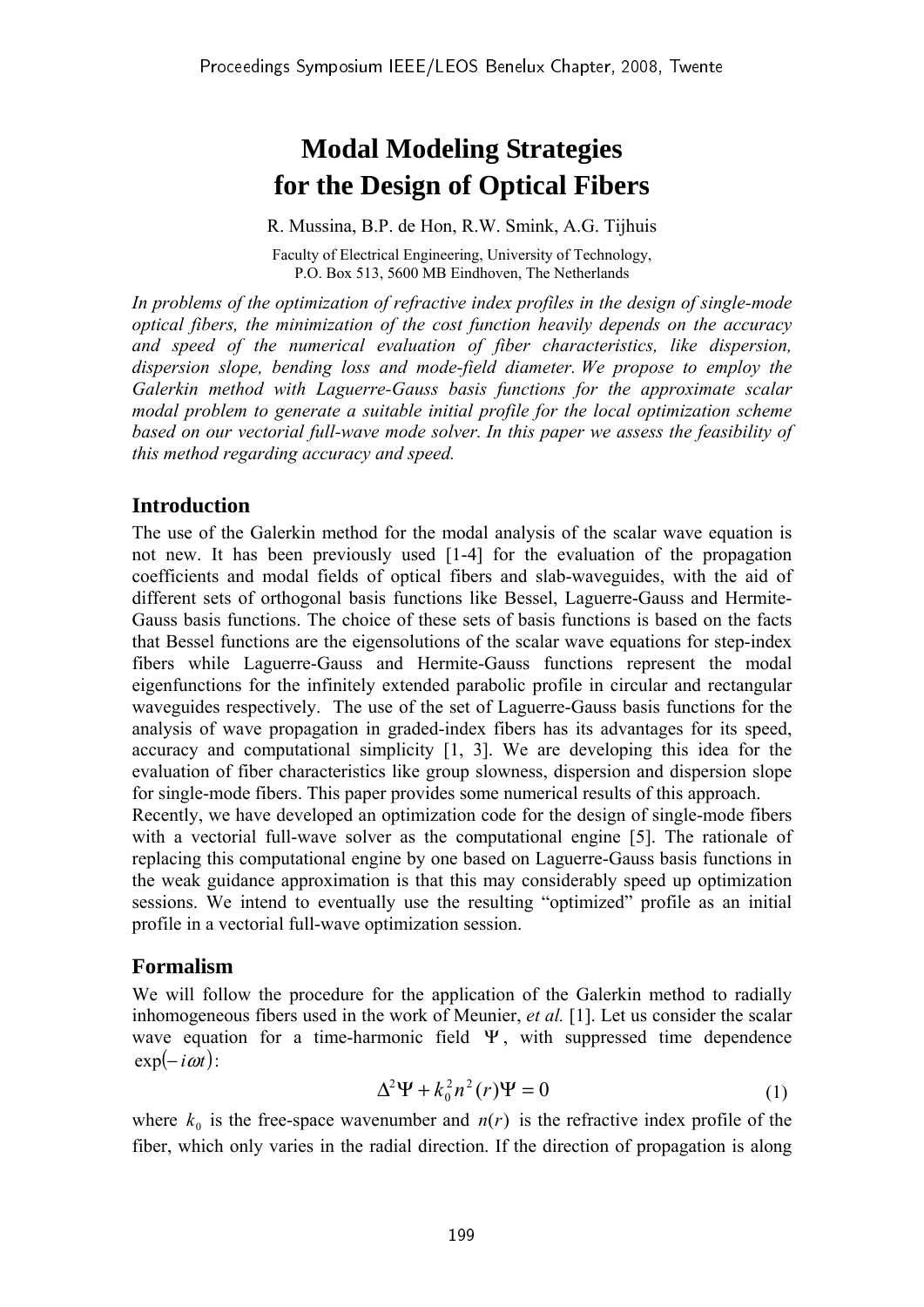the z-axis, and  $\beta$  is the propagation coefficient, the field  $\Psi$  can be expressed in cylindrical coordinates as

$$
\Psi = \psi(r,\theta) \exp(i\beta z).
$$

Then Equation (1) takes the form

$$
\left[\nabla_t^2 + k_0^2 n^2(r)\right]\psi(r,\theta) = \beta^2 \psi(r,\theta)
$$

(2)

where  $\nabla_t^2$  is the transverse part of the Laplacian operator

$$
\nabla_t^2 = \frac{\partial^2}{\partial r^2} + \frac{1}{r} \frac{\partial}{\partial r} + \frac{1}{r^2} \frac{\partial}{\partial \theta^2}.
$$

As the refractive index profile is independent of  $\theta$ , we can write  $\psi(r,\theta)$  in terms of constituents of the form:

$$
\psi(r,\theta) = R_{mn}(r) \exp(-im\theta) ,
$$

where  $R_{mn}(r)$  satisfies the radial wave equation:

$$
\left[\frac{d^2}{dr^2} + \frac{1}{r}\frac{d}{dr} + k_0^2 n^2(r) - \frac{m^2}{r^2} - \beta^2\right] R_{mn}(r) = 0.
$$

Here *m* and *n* are the azimuthal and radial mode numbers, respectively. Below, we shall consider *m* fixed, and suppress it where possible.

In order to solve Equation (2), we apply the Galerkin method, representing  $\psi(r, \theta)$  in the form of an infinite series

$$
\psi(r,\theta) = \sum_{i=1}^{\infty} c_i b_i(x(r)) \exp(-im\theta), \qquad (3)
$$

where  $x(r) = V(r/r_0)^2$ ,  $r_0$  is the core radius, V is the normalized frequency, and the basis functions  $b_i(x(r))$  chosen such that they are finite at  $r = 0$  and decay to zero for  $r \rightarrow \infty$ . As the basis functions we may use Laguerre-Gauss polynomials, which form a complete set of orthonormal functions and satisfy the required boundary conditions:

$$
b_{mn}(x(r)) = \left[\frac{V}{\pi r_0^2} \frac{n!}{(n+m)!}\right]^{1/2} \exp\left(-x(r)/2\right) x(r)^{m/2} L_n^m(x(r)), \quad n = i-1 = 0, 1, ...
$$

 $L_n^m(x)$  are the generalized Laguerre polynomials. Then the partial differential equation (2) may be transformed into the system of linear equations

$$
\sum_{j=1}^{N} \left[ \left\langle b_{i}, \left( \nabla_{t}^{2} + k_{0}^{2} n^{2}(r) \right) b_{j} \right\rangle - \beta^{2} \delta_{i,j} \right] c_{j} = 0 \qquad i = 1, 2, ..., N \qquad (4)
$$

The matrix of the last system of equations has purely discrete real eigenvalues which provide the propagation coefficients  $\beta$  for the given value of *m* and the components of the corresponding eigenvectors represent the expansion coefficients in (3). The technique allows the determination of the propagation coefficients and field distributions both for single-mode and multimode fibers.

To compute fiber characteristics like group slowness, dispersion and dispersion slope in the case of single-mode fibers we have derived analytical expressions for the first, second and third order derivatives of the propagation coefficient with respect to the frequency. This is a faster and a more accurate approach than the repeated use of finite differences, especially for the dispersion and its slope. This is achieved through the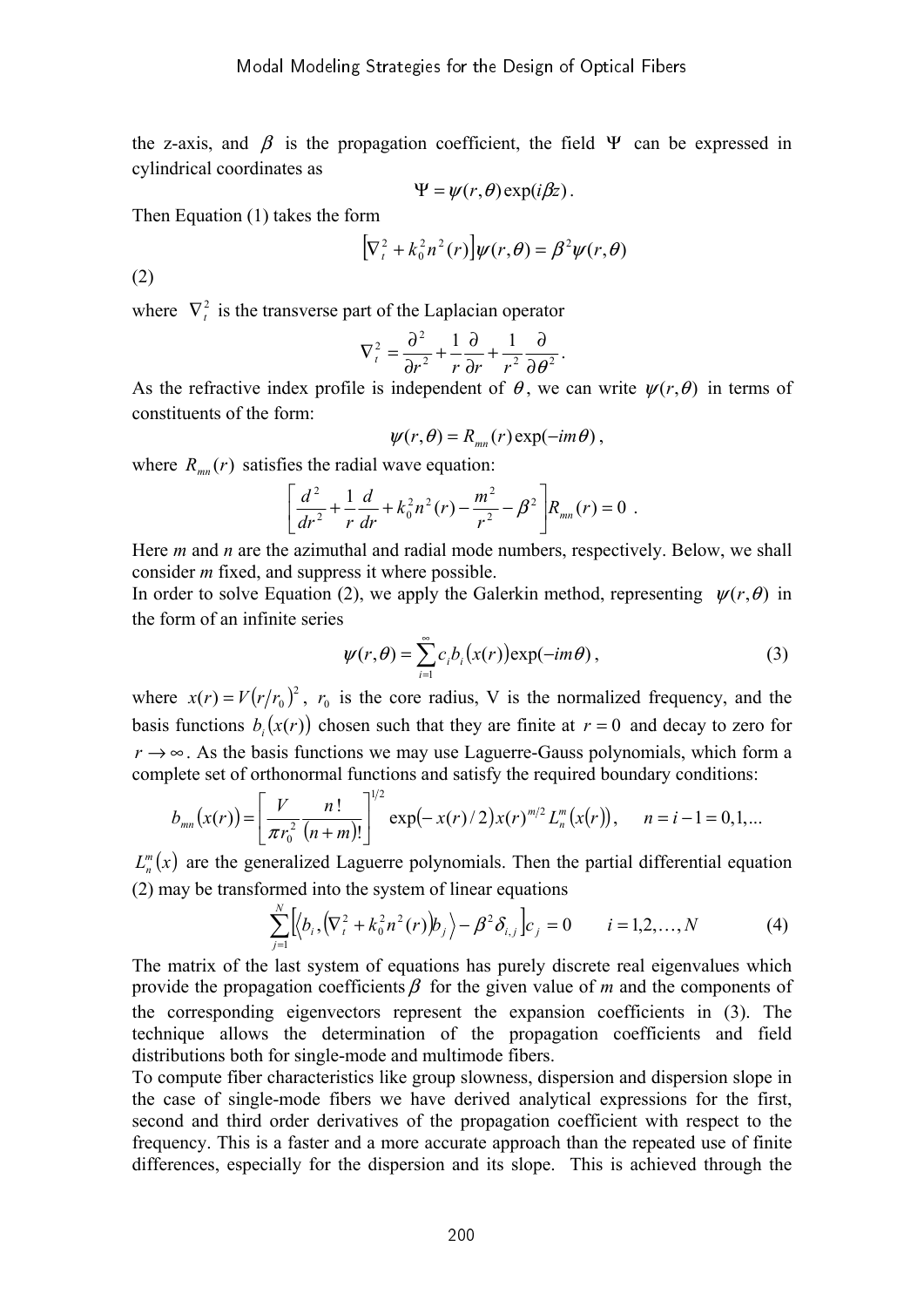evaluation of the derivatives of the eigenvalues and eigenvectors of the system (4) with respect to the angular frequency.

### **Numerical Results**

We first test the validity of the method for the determination of the propagation coefficients for two types of refractive-index profiles: step-index and truncated parabolic index profiles. As expected, the results of the simulations concur with the results obtained by Meunier, *et al.* In their work a comparison of the results with those



*Figure 1. Normalized propagation coefficient vs the number of basis functions for the step-index fiber, λ=1.55µm* 





deduced from the exact solution of the scalar wave equation is provided, and excellent agreement except in the vicinity of the V-value near cut-off is noted.



*Figure 3. Normalized propagation coefficient vs the number of basis functions for the stepindex fiber for different values of V*

Figures 1 and 2 give examples for these computations for different values of matrix size N and show very fast convergence of the values of the propagation coefficient. The slightly better convergence in the case of the truncated parabolic profile is expected as we use Laguerre-Gauss polynomials as the basis elements which are the eigenfunctions for the infinitely extended parabolic profile in circular waveguides.

Figure 3 compares the convergence of the values of the propagation coefficient for different values of

V. It appears that the higher values of the number of basis functions N do not ensure substantially better accuracy. As a good compromise between accuracy and computation time, values of N in the range 14 to 20 could be chosen except for values of V very near cut-off.